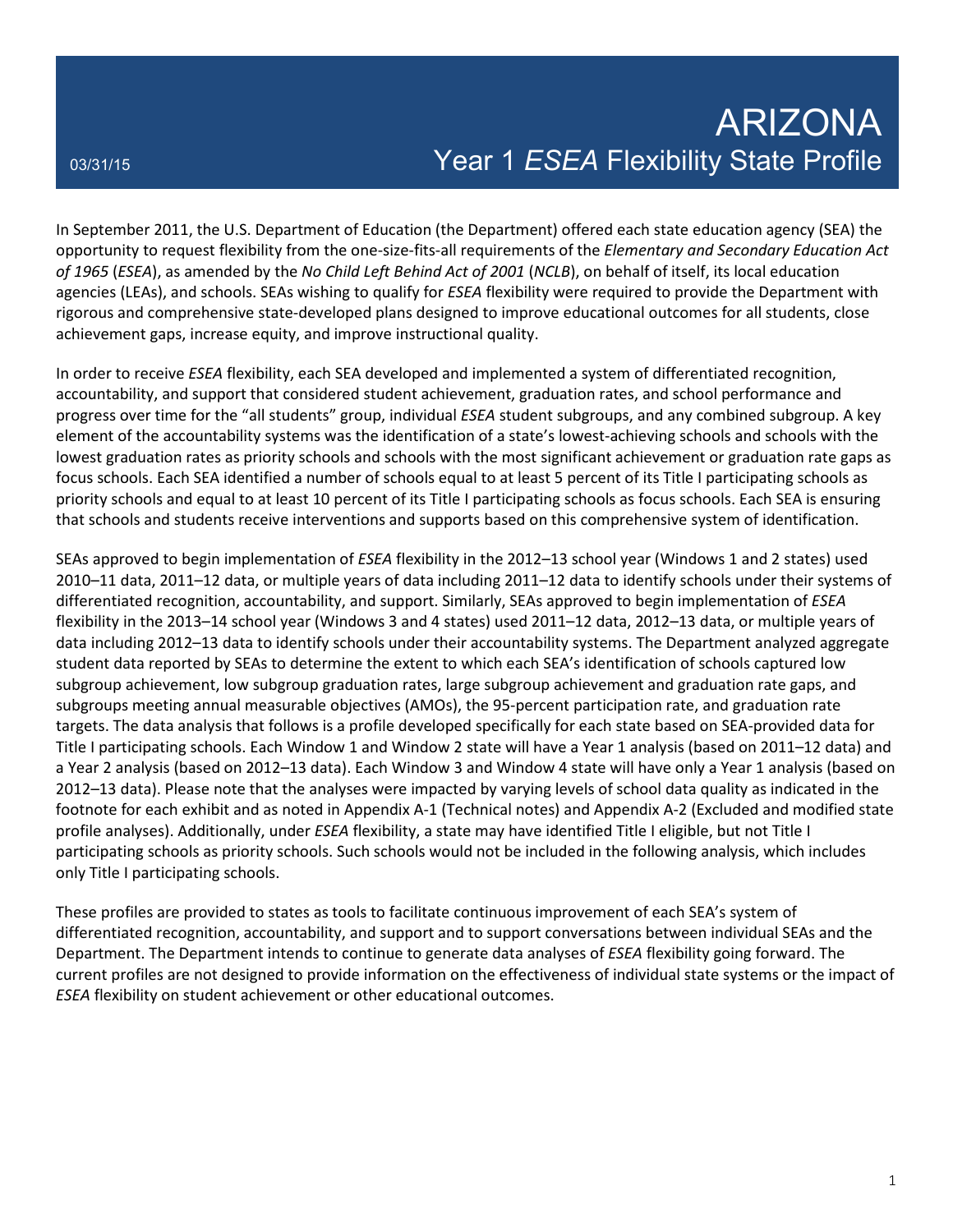## **Section I: Overview of Accountability Under** *Elementary and Secondary Education Act* **(***ESEA***) Flexibility**

## **Exhibit 1. What percentage of Title I participating elementary, middle, high, and non-standard schools were identified as priority, focus, or other?**



**Exhibit reads:** In Arizona, among Title I participating elementary schools, 2 percent (16 schools) were identified as priority, 7 percent (57 schools) were identified as focus, and 91 percent (699 schools) were among all other Title I participating schools for 2012–13.

Source*:* 2011–12 ED*Facts*, Data Group (DG) 18: Grades offered; 2012–13 ED*Facts*, DG 34: Improvement status - school (*n* = 1,209 Title I participating schools)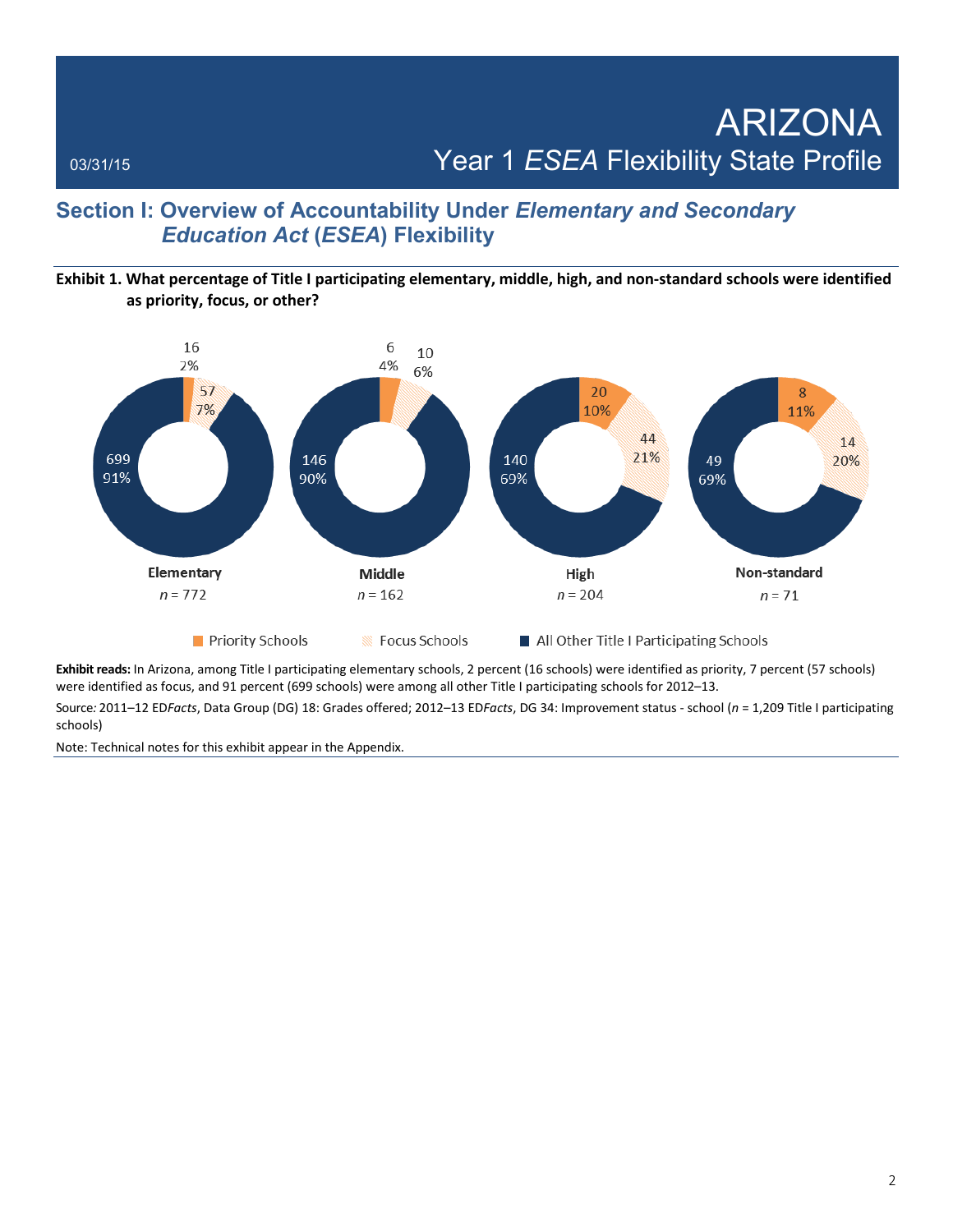**Exhibit 3. At the time of identification, what were the demographic characteristics of priority and focus schools compared to all other Title I participating schools?** 

|                                                                 | <b>Schools Identified as</b> |                              |
|-----------------------------------------------------------------|------------------------------|------------------------------|
|                                                                 | <b>Priority or Focus for</b> | All Other Title I            |
| <b>Characteristics</b>                                          | $2012 - 13$                  | <b>Participating Schools</b> |
| <b>School Level (Percentage of Schools)</b>                     |                              |                              |
| Elementary                                                      | 41.7%                        | 67.6%                        |
| Middle                                                          | 9.1%                         | 14.1%                        |
| High                                                            | 36.6%                        | 13.5%                        |
| Non-standard <sup>a</sup>                                       | 12.6%                        | 4.7%                         |
| <b>Total</b>                                                    | 100.0%                       | 100.0%                       |
| <b>School Type (Percentage of Schools)</b>                      |                              |                              |
| Regular                                                         | 93.1%                        | 98.2%                        |
| Alternative                                                     | 5.7%                         | 1.2%                         |
| Special education                                               | $< 1\%$                      | $<1\%$                       |
| Vocational                                                      | $< 1\%$                      | $< 1\%$                      |
| <b>Total</b>                                                    | 98.9%                        | 100.0%                       |
| <b>Charter School Status (Percentage of Schools)</b>            | 35.4%                        | 19.5%                        |
| <b>Urbanicity (Percentage of Schools)</b>                       |                              |                              |
| Large or middle-sized city                                      | 47.4%                        | 46.3%                        |
| Urban fringe and large town                                     | 25.7%                        | 25.3%                        |
| Small town and rural area                                       | 26.9%                        | 28.3%                        |
| <b>Total</b>                                                    | 100.0%                       | 100.0%                       |
| Percentage of Students by Race/Ethnicity                        |                              |                              |
| American Indian                                                 | 19.3%                        | 5.5%                         |
| Asian                                                           | 1.3%                         | 1.8%                         |
| <b>Black</b>                                                    | 5.3%                         | 6.0%                         |
| Hispanic                                                        | 56.3%                        | 54.9%                        |
| White                                                           | 16.5%                        | 30.1%                        |
| <b>Total</b> b                                                  | 98.7%                        | 98.4%                        |
| Percentage of Students Eligible for Free or Reduced-Price Lunch | 73.0%                        | 63.2%                        |
| Percentage of Students With Disabilities                        | 11.5%                        | 10.6%                        |
| Percentage of Limited English Proficient Students <sup>c</sup>  | 16.4%                        | 10.6%                        |
| <b>Average Total School Enrollment</b>                          | 395                          | 556                          |

**Exhibit reads:** In Arizona, 42 percent of Title I participating schools identified as priority or focus for 2012–13 were elementary schools, compared to 68 percent of all other Title I participating schools.

Source*:* 2011–12 ED*Facts*, Data Group (DG) 18: Grades offered, DG 21: School type, DG 27: Charter status, DG 39: Membership, DG 74: Children with disabilities (IDEA) school age, DG 123: LEP students in LEP program, DG 565: Free or reduced-price lunch; 2012–13 ED*Facts*, DG 34: Improvement status - school (*n* = 1,209 Title I participating schools [175 Title I participating schools identified as priority or focus and 1,034 all other Title I participating schools])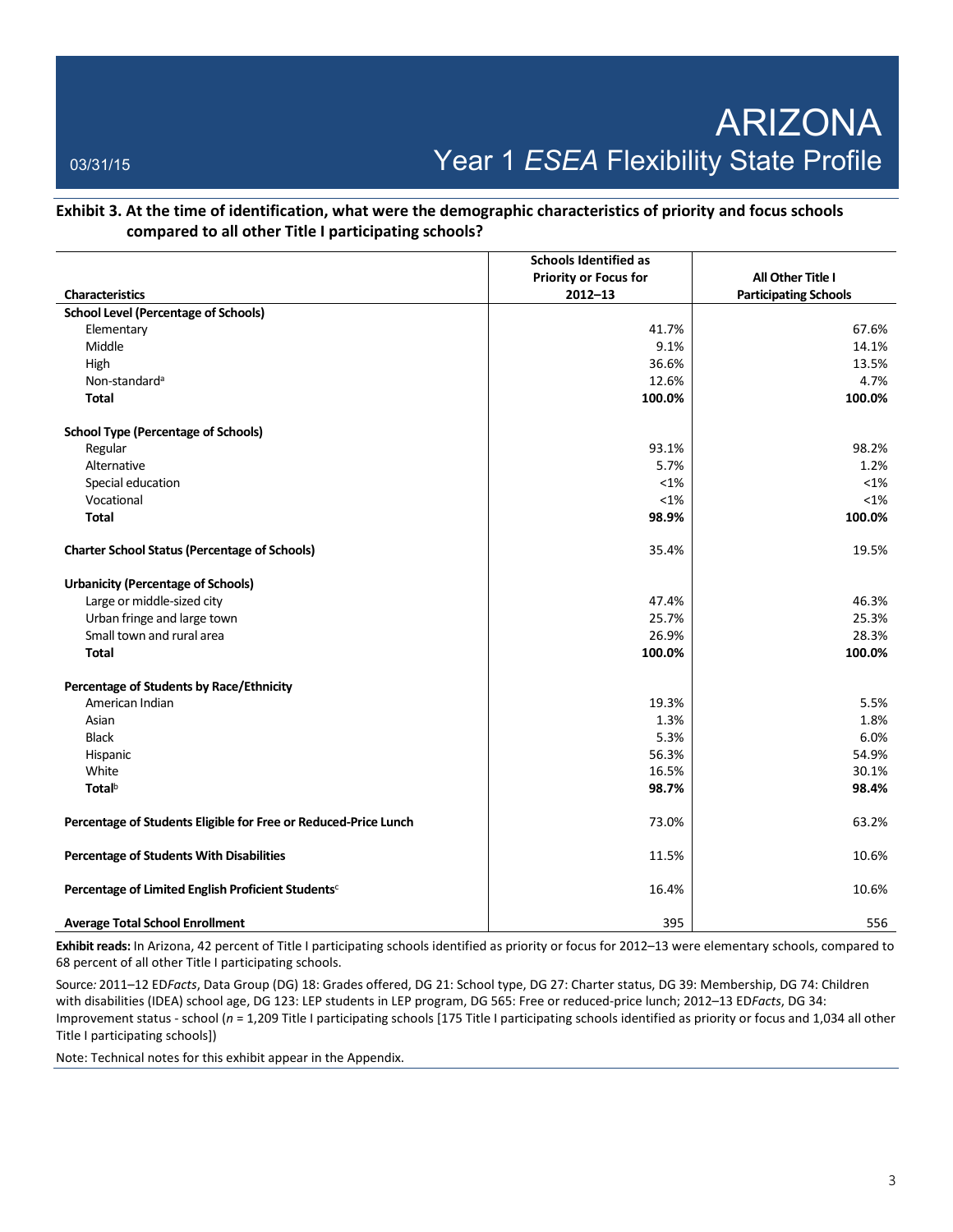## **Section II: Performance of Title I Schools on Proficiency Rates and Graduation Rates**

## **Exhibit 4. At the time of identification, what percentage of Title I participating priority, focus, and other schools had student subgroups performing in the bottom 5th percentile (for that subgroup) in reading?**



schools (11 schools) scored in the bottom 5th percentile statewide in terms of the performance of the "all students" group in reading in 2011–12.

Source*:* 2011–12 ED*Facts*, Data Group (DG) 584: Academic achievement in reading; 2012–13 ED*Facts*, DG 34: Improvement status - school (*n* = 1,039 Title I participating schools [22 priority, 86 focus, and 931 all other Title I participating])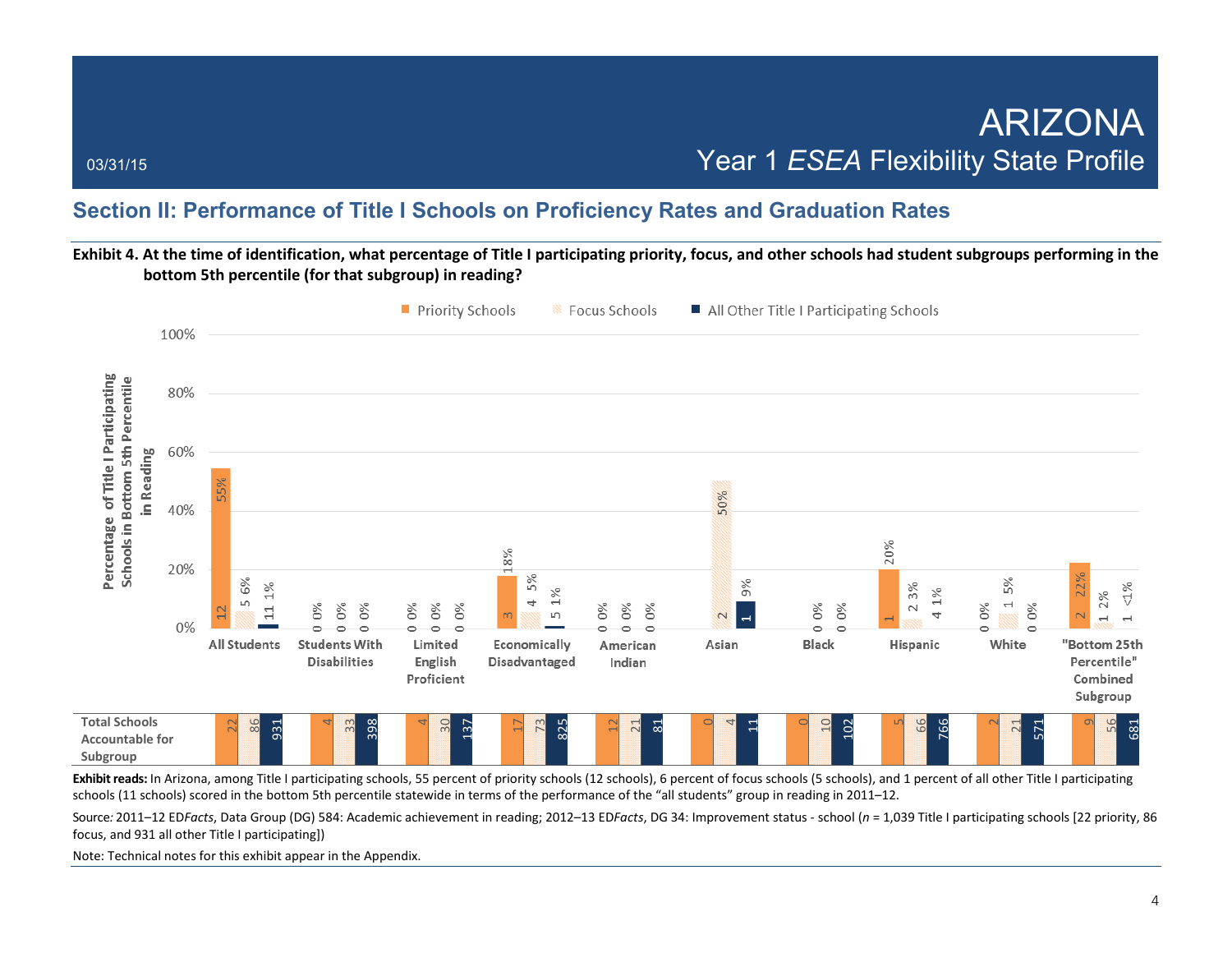**Exhibit 5. At the time of identification, what percentage of Title I participating priority, focus, and other schools had student subgroups performing in the bottom 5th percentile (for that subgroup) in mathematics?**



Exhibit reads: In Arizona, among Title I participating schools, 33 percent of priority schools (7 schools), 1 percent of focus schools (1 school), and 1 percent of all other Title I participating schools (7 schools) scored in the bottom 5th percentile statewide in terms of the performance of the "all students" group in mathematics in 2011–12.

Source: 2011–12 ED*Facts*, Data Group (DG) 583: Academic achievement in mathematics; 2012–13 ED*Facts*, DG 34: Improvement status - school (*n* = 1,034 Title I participating schools [21 priority, 85 focus, and 928 all other Title I participating])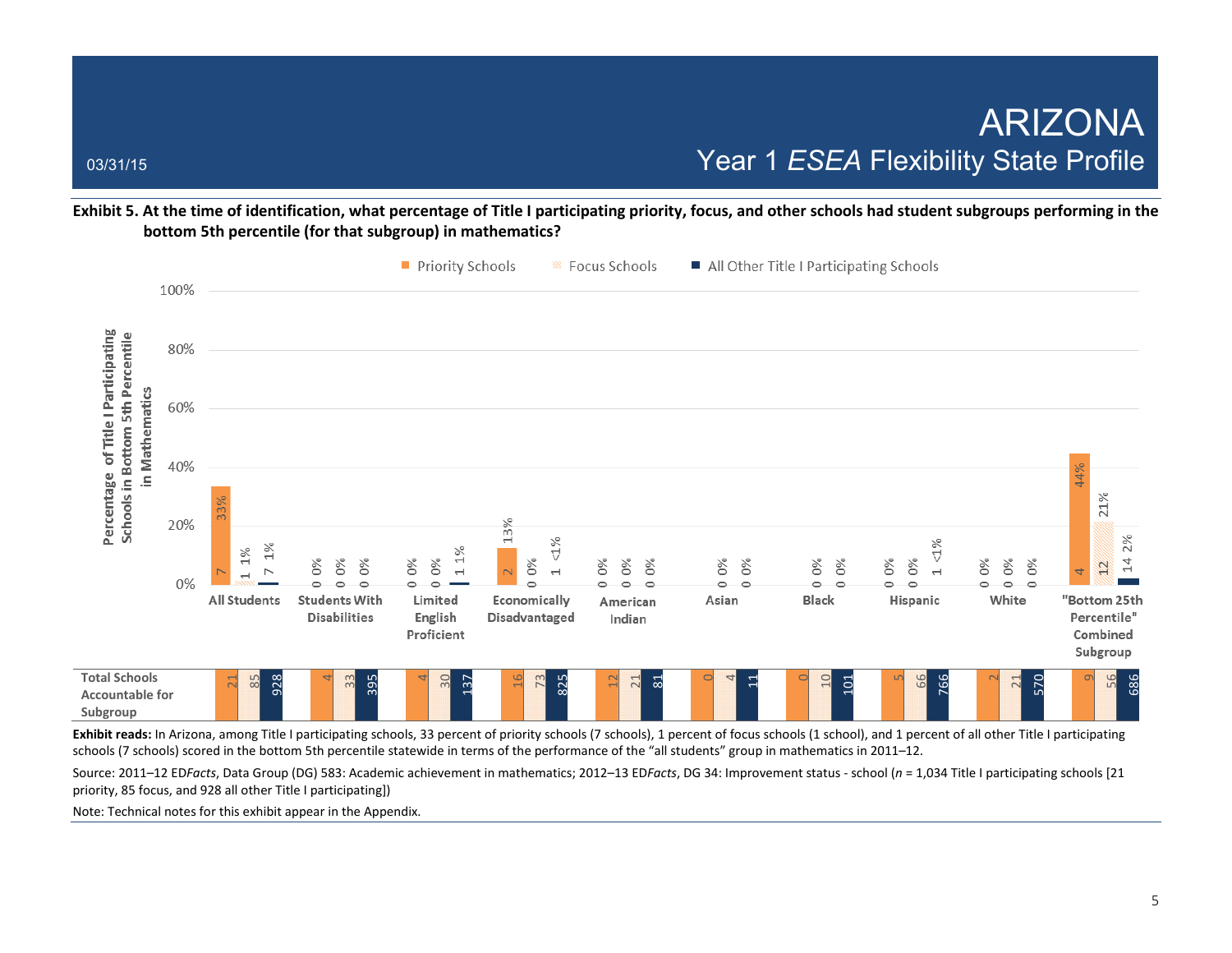## **Exhibit 6. At the time of identification, what percentage of Title I participating priority, focus, and other schools had student subgroup gaps that exceeded statewide subgroup gaps by one or more standard deviations?**



Exhibit reads: In Arizona, among Title I participating schools, 0 percent of focus schools (0 schools), and 2 percent of all other Title I participating schools (1 school) had a performance gap between American Indian and nonAmerican Indian students exceeding the state-level gap by one or more standard deviations in reading in 2011–12. No priority school met or exceeded the minimum *n* size for the American Indian-nonAmerican Indian, Black-nonBlack, or economically disadvantaged-noneconomically disadvantaged subgroup gap analysis.

Source: 2011–12 ED*Facts*, Data Group (DG) 583: Academic achievement in mathematics, DG 584: Academic achievement in reading; 2012–13 ED*Facts*, DG 34: Improvement status - school (*n* = 817 Title I participating schools [7 priority, 59 focus, and 751 all other Title I participating])

Note: States had flexibility regarding which subgroups and subgroup gaps they would target in identifying focus schools. Technical notes for this exhibit appear in the Appendix.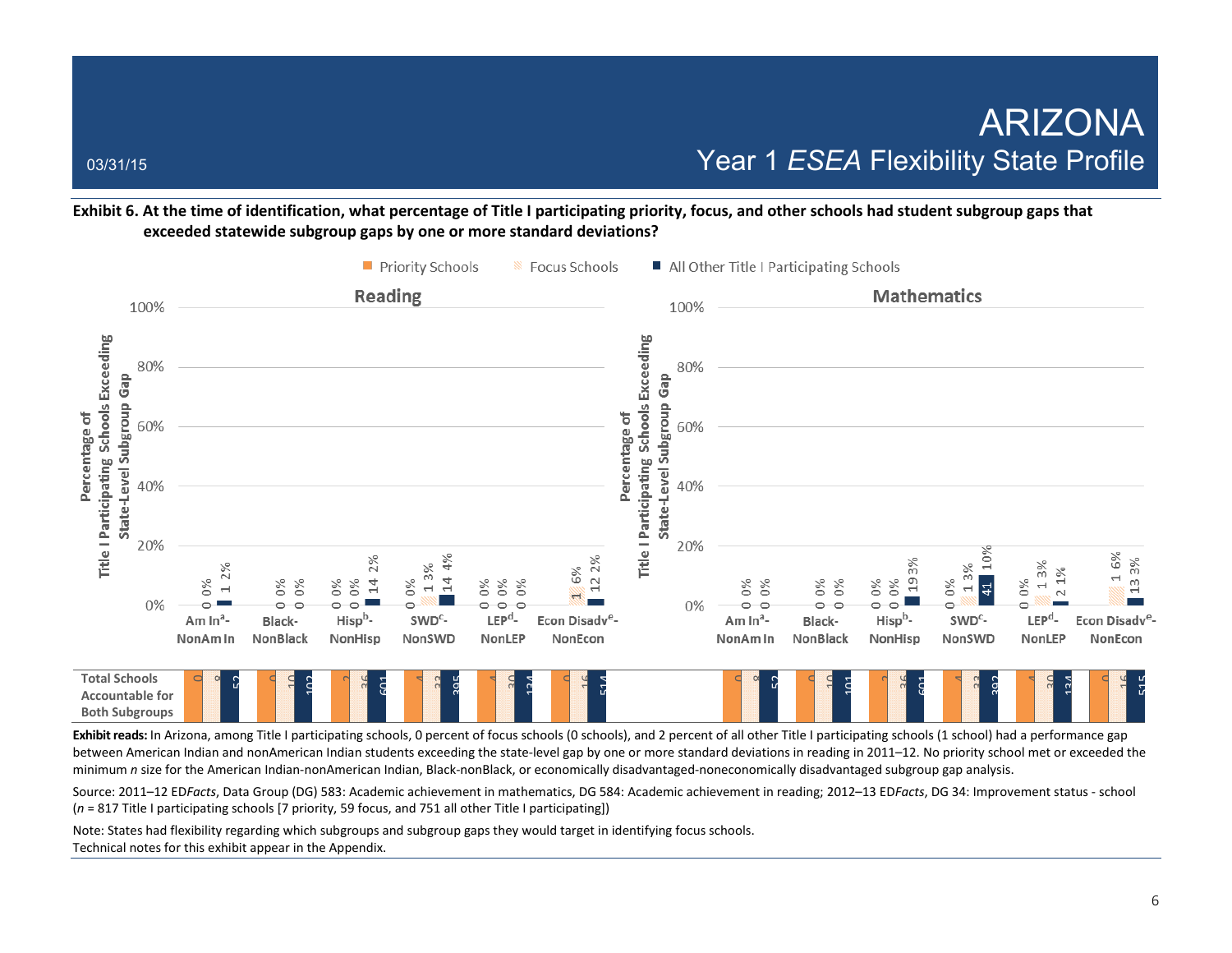## **Exhibit 7. At the time of identification, what percentage of Title I participating priority, focus, and other high schools had graduation rates below 60 percent?**



Exhibit reads: In Arizona, among Title I participating high schools, 68 percent of priority schools (15 schools), 81 percent of focus schools (43 schools), and 17 percent of all other Title I participating schools (26 schools) had a four-year adjusted cohort graduation rate below 60 percent for the "all students" group in 2011–12.

Source*:* 2011–12 ED*Facts*, Data Group (DG) 695: Adjusted four-year cohort graduation rates; 2012–13 ED*Facts*, DG 34: Improvement status - school (*n* = 224 Title I participating high schools [22 priority, 53 focus, and 149 all other Title I participating])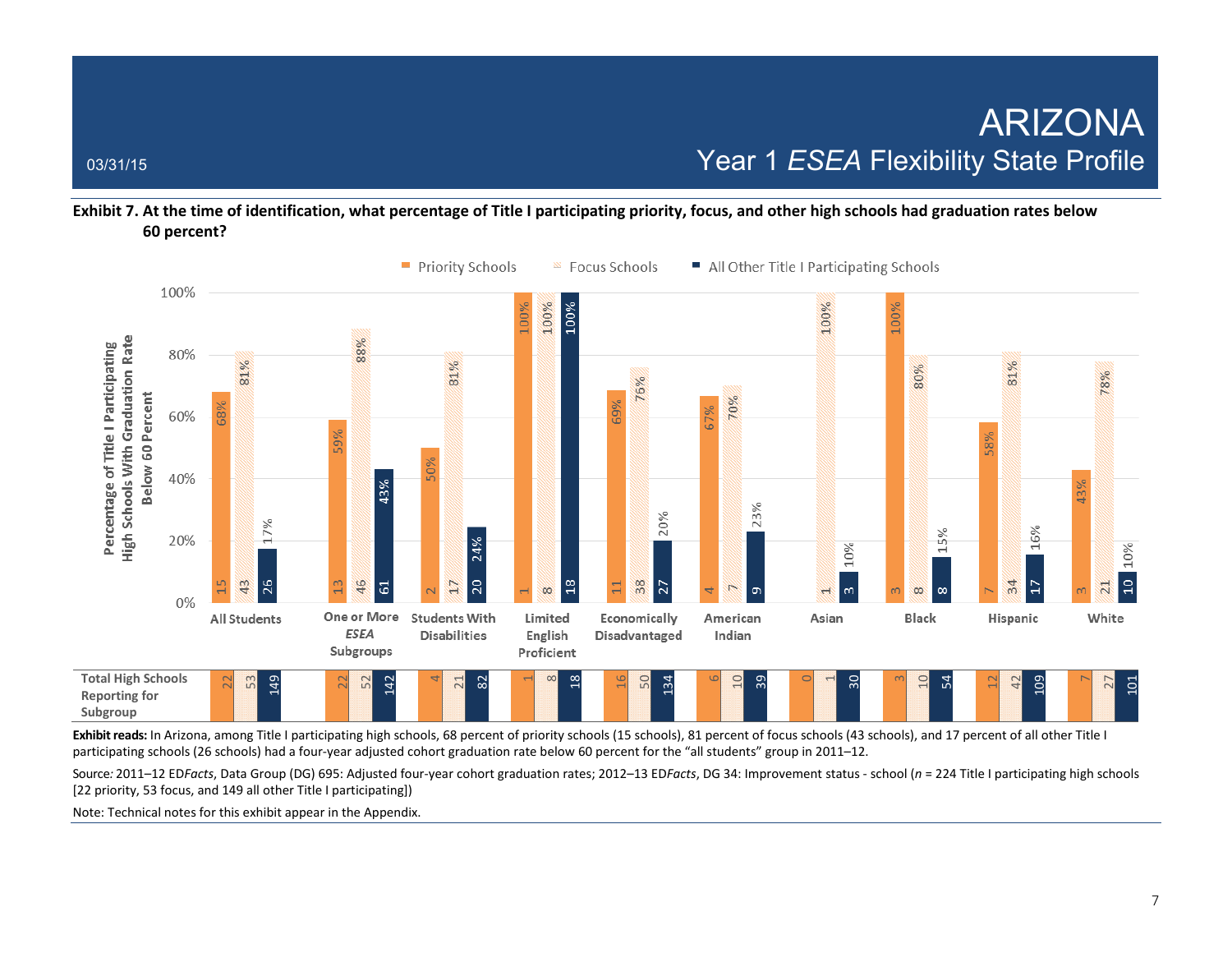**Exhibit 8. At the time of identification, what percentage of Title I participating priority, focus, and other high schools had graduation rate subgroup gaps that exceeded statewide subgroup gaps by one or more standard deviations?** 



gap between American Indian and nonAmerican Indian students exceeding the state-level gap by one or more standard deviations in 2011–12. No priority school met the analysis threshold (i.e., 10 students in the graduation cohort) for the American Indian and nonAmerican Indian subgroup gap analysis.

Source: 2011–12 ED*Facts*, Data Group (DG) 695: Adjusted four-year cohort graduation rates; 2012–13 ED*Facts*, DG 34: Improvement status - school (*n* = 181 Title I participating high schools [16 priority, 45 focus, and 120 all other Title I participating])

Note: States had flexibility regarding which subgroups and subgroup gaps they would target in identifying focus schools.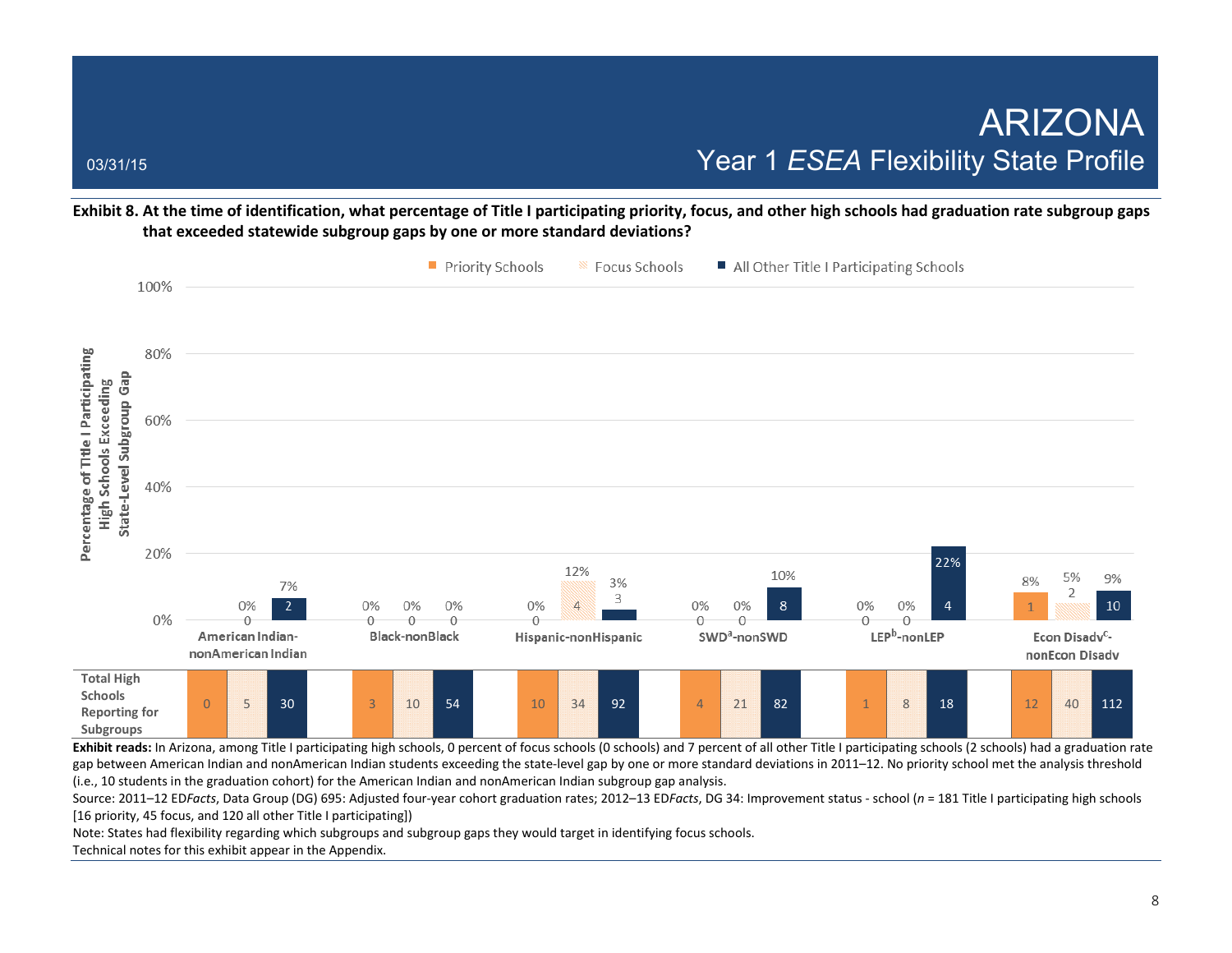## **Section III: Performance of Title I Schools on** *ESEA* **Accountability Targets**

### **Exhibit 9. At the time of identification, what percentage of Title I participating priority, focus, and other schools had met the state-defined annual measurable objective (AMO) targets in reading?**



**Exhibit reads:** In Arizona, among Title I participating schools, 32 percent of priority schools (7 schools), 18 percent of focus schools (14 schools), and 68 percent of all other Title I participating schools (605 schools) met the state-defined reading AMO target for the "all students" group in 2011–12.

Source*:* 2011–12 ED*Facts*, Data Group (DG) 552: AMO reading/ELA status; 2012–13 ED*Facts*, DG 34: Improvement status - school (*n* = 993 Title I participating schools [22 priority, 76 focus, and 895 all other Title I participating])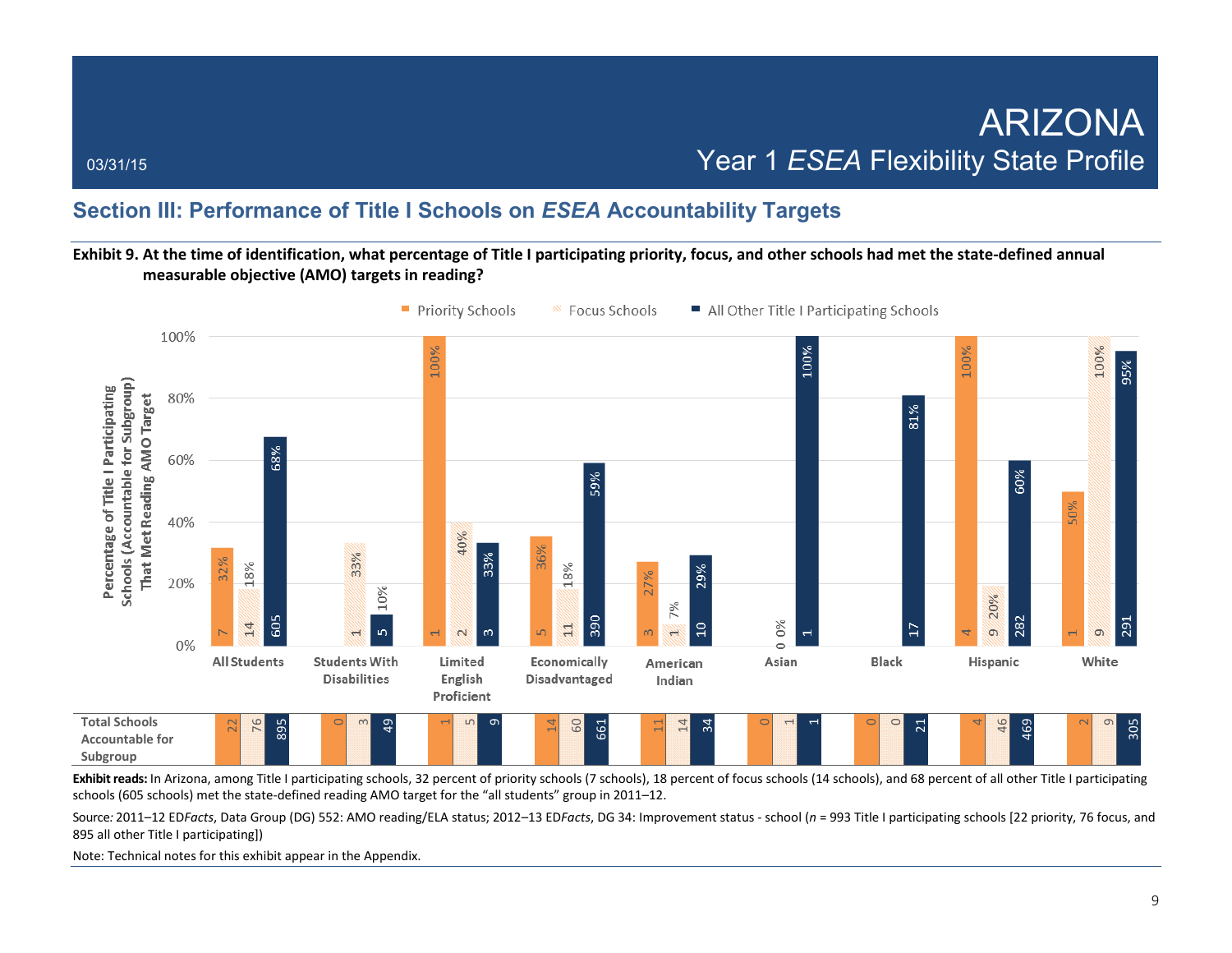**Exhibit 10. At the time of identification, what percentage of Title I participating priority, focus, and other schools had met the 95 percent participation rate requirement in reading?** 



Exhibit reads: In Arizona, among Title I participating schools, 100 percent of priority schools (50 schools), 98 percent of focus schools (123 schools), and 100 percent of all other Title I participating schools (1,027 schools) met the reading 95 percent participation rate requirement for the "all students" group in 2011–12.

Source*:* 2011–12 ED*Facts*, Data Group (DG) 553: Reading/ELA participation status; 2012–13 ED*Facts*, DG 34: Improvement status - school (*n* = 1,204 Title I participating schools [50 priority, 125 focus, and 1,029 all other Title I participating])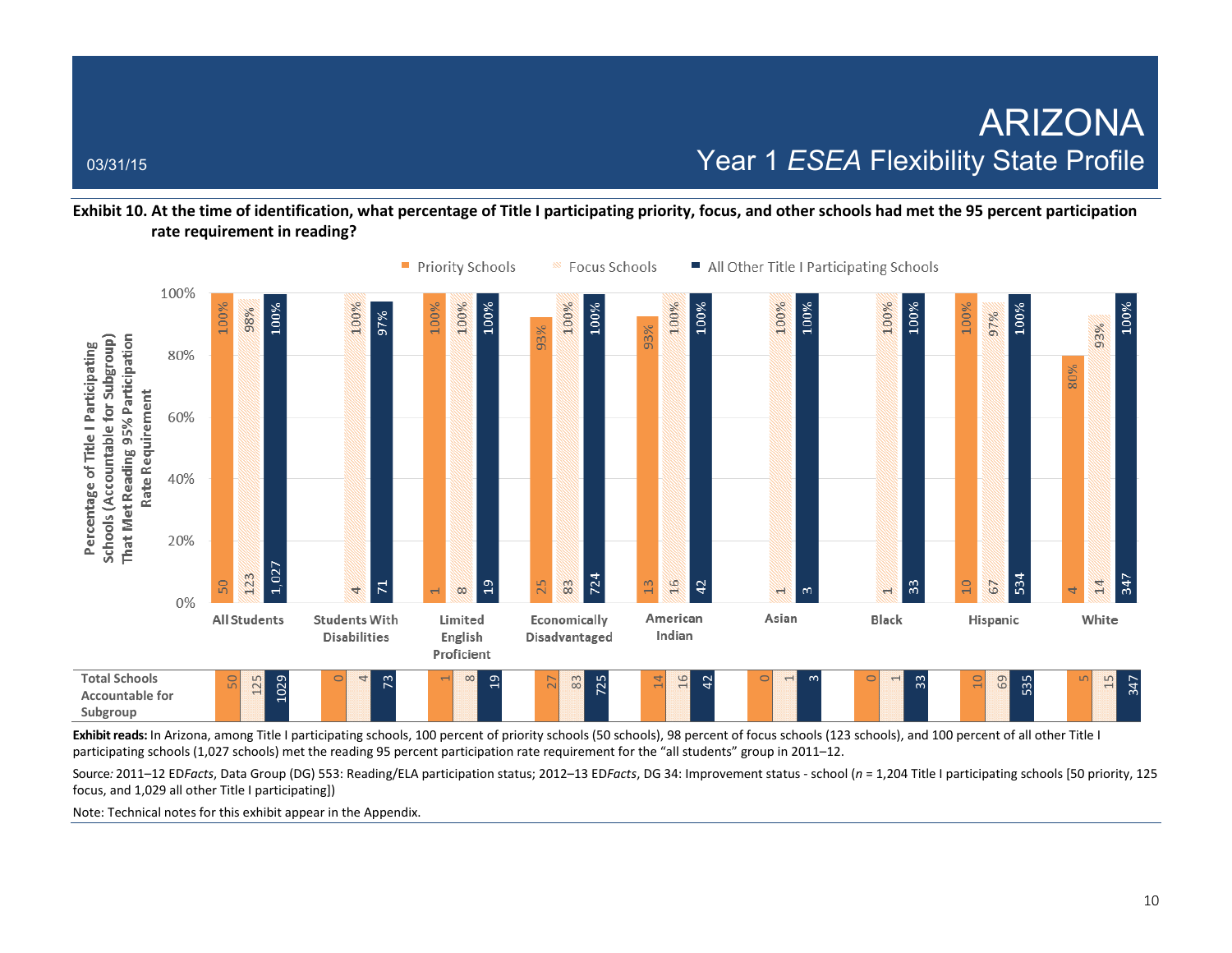**Exhibit 11. At the time of identification, what percentage of Title I participating priority, focus, and other schools had met the state-defined annual measurable objective (AMO) targets in mathematics?** 



Exhibit reads: In Arizona, among Title I participating schools, 30 percent of priority schools (6 schools), 13 percent of focus schools (10 schools), and 57 percent of all other Title I participating schools (508 schools) met the state-defined mathematics AMO target for the "all students" group in 2011–12.

Source*:* 2011–12 ED*Facts*, Data Group (DG) 554: AMO mathematics status; 2012–13 ED*Facts*, DG 34: Improvement status - school (*n* = 985 Title I participating schools [20 priority, 76 focus, and 889 all other Title I participating])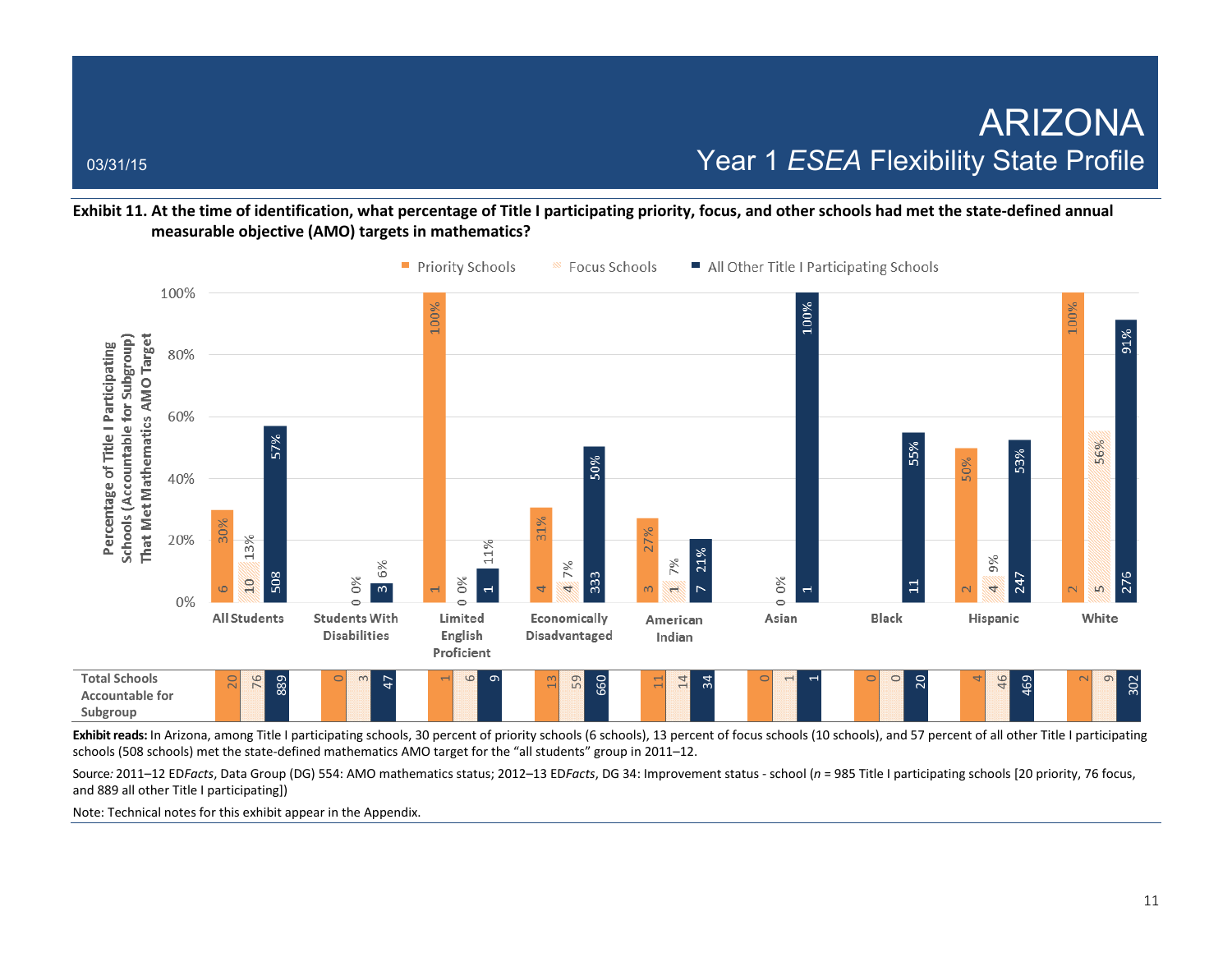**Exhibit 12. At the time of identification, what percentage of Title I participating priority, focus, and other schools had met the 95 percent participation rate requirement in mathematics?** 



Exhibit reads: In Arizona, among Title I participating schools, 98 percent of priority schools (49 schools), 97 percent of focus schools (121 schools), and 100 percent of all other Title I participating schools (1,024 schools) met the mathematics 95 percent participation rate requirement for the "all students" group in 2011–12.

Source*:* 2011–12 ED*Facts*, Data Group (DG) 555: Mathematics participation status; 2012–13 ED*Facts*, DG 34: Improvement status - school (*n* = 1,204 Title I participating schools [50 priority, 125 focus, and 1,029 all other Title I participating])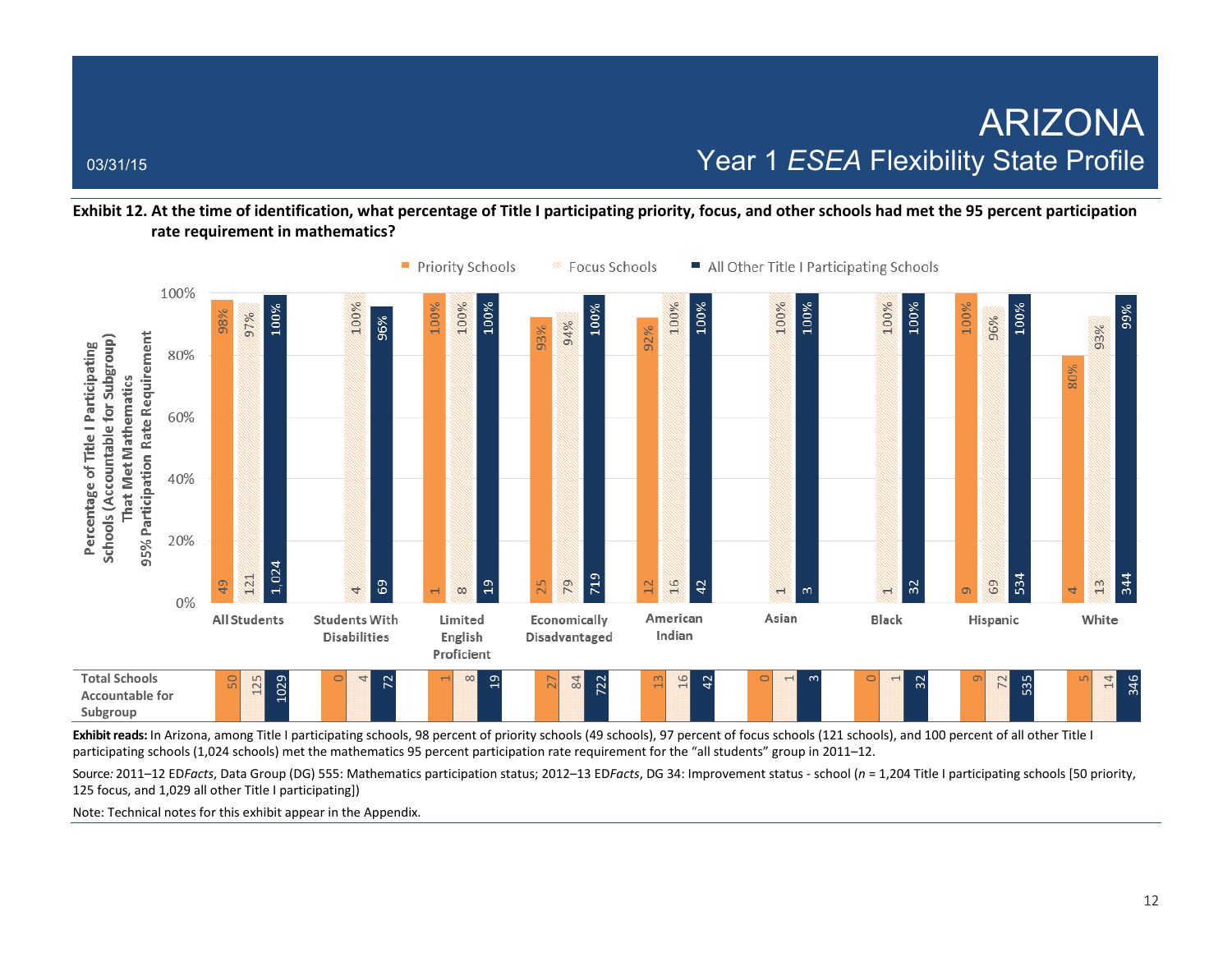**Exhibit 13. At the time of identification, what percentage of Title I participating priority, focus, and other high schools had met the state-defined four-year adjusted cohort graduation rate targets?** 



Exhibit reads: In Arizona, among Title I participating high schools, 57 percent of priority schools (4 schools), 35 percent of focus schools (9 schools), and 77 percent of all other Title I participating schools (82 schools) met the state-defined four-year adjusted cohort graduation rate target for the "all students" group in 2011–12.

Source*:* 2011–12 ED*Facts*, Data Group (DG) 557: High school graduation rate indicator; 2012–13 ED*Facts*, DG 34: Improvement status - school (*n* = 139 Title I participating high schools [7 priority, 26 focus, and 106 all other Title I participating])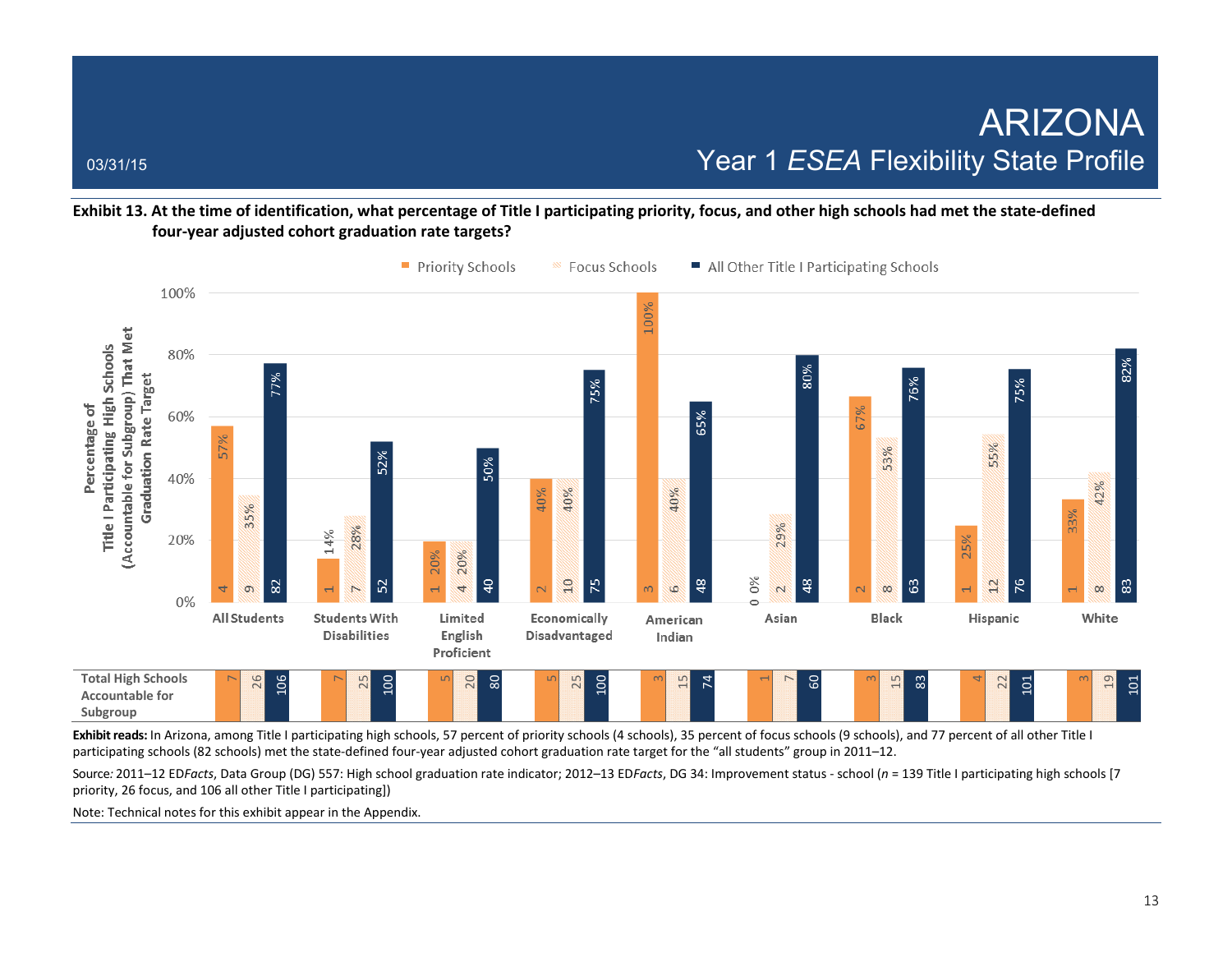# **Appendix**

## **Exhibit A-1. Technical notes**

| <b>Exhibit Number</b>              | <b>Technical Notes</b>                                                                                                       |
|------------------------------------|------------------------------------------------------------------------------------------------------------------------------|
| Exhibit 1. What percentage of      | School levels were defined using Common Core of Data (CCD) codes, which were calculated from the school's                    |
| Title I participating elementary,  | corresponding low/high grade span: elementary (low grade: PK-3, high grade: PK-8); middle (low grade: 4–7,                   |
| middle, high, and non-standard     | high grade: 4-9); high (low grade: 7-12, high grade: 12 only); and non-standard (grade configurations not                    |
| schools were identified as         | falling within the elementary, middle, or high categories).                                                                  |
| priority, focus, or other?         | This exhibit is restricted to elementary, middle, and high schools that provided a Title I Targeted Assistance               |
|                                    | (TAS) program or Title I Schoolwide program (SWP) in 2011–12 and reported improvement status for 2012–13.                    |
|                                    | This exhibit excludes 57 schools, including 18 Title I participating schools missing data for accountability                 |
|                                    | status for 2012–13; 35 schools missing data for 2011–12 Title I participation status; and 4 schools reporting                |
|                                    | "not applicable" for 2011-12 Title I participation status.                                                                   |
| Exhibit 3. At the time of          | <sup>a</sup> Non-standard schools are schools with a grade configuration not falling within the elementary (low grade: PK-3, |
| identification, what were the      | high grade: PK-8); middle (low grade: 4-7, high grade: 4-9); or high school (low grade: 7-12, high grade:                    |
| demographic characteristics of     | 12 only) categories.                                                                                                         |
| priority and focus schools         | <sup>b</sup> Percentage of students by race/ethnicity may not sum to 100 percent due to exclusion of students reported       |
| compared to all other Title I      | as "two or more races." Asian includes Pacific Islander, American Indian includes Alaska Native, Black includes              |
| participating schools?             | African American, and Hispanic includes Latino.                                                                              |
|                                    | <sup>c</sup> This category represents the percentage of limited English proficient (LEP) students participating in LEP       |
|                                    | programs among schools with an LEP program-not all Title I participating-because the number of currently                     |
|                                    | operational schools with missing data for the count of LEP students exceeded 15 percent.                                     |
|                                    | Student characteristics are weighted in proportion to the number of students enrolled in a school.                           |
|                                    | This exhibit is restricted to schools that provided a Title I Targeted Assistance (TAS) program or Title I                   |
|                                    | Schoolwide program (SWP) in 2011-12 and reported improvement status for 2012-13. Due to missing data in                      |
|                                    | EDFacts, analysis samples vary across school characteristics, ranging from 168 to 175 for Title I participating              |
|                                    | schools identified as priority or focus and from 998 to 1,034 for all other Title I participating schools. This              |
|                                    | exhibit also excludes 57 schools, including 18 Title I participating schools missing data for accountability                 |
|                                    | status for 2012–13; 35 schools missing data for 2011–12 Title I participation status; and 4 schools reporting                |
|                                    | "not applicable" for 2011-12 Title I participation status.                                                                   |
| Exhibit 4. At the time of          | Percentiles are defined by the percentage of students scoring at or above proficient on state assessments in                 |
| identification, what percentage    | reading/English language arts. The percentage of schools in the bottom 5th percentile may exceed 5 percent                   |
| of Title I participating priority, | in cases where the cut point for the 5th percentile and higher ranked percentiles (e.g., 10th, 15th) is 0                    |
| focus, and other schools had       | percent proficient. No priority school met or exceeded the minimum n size for the Asian or Black subgroups.                  |
| student subgroups performing in    | Under ESEA flexibility, Arizona uses a combined subgroup ("bottom 25th percentile").                                         |
| the bottom 5th percentile (for     | This exhibit is restricted to schools that provided a Title I Targeted Assistance (TAS) program or Title I                   |
| that subgroup) in reading?         | Schoolwide program (SWP) in 2011–12 and reported improvement status for 2012–13.                                             |
|                                    | This exhibit excludes 227 schools, including 153 Title I participating schools (28 priority, 36 focus, 89 all other          |
|                                    | Title I participating) below the minimum n size for each student subgroup; 17 Title I participating schools (0               |
|                                    | priority, 3 focus, 14 all other Title I participating) missing reading proficiency data for every student                    |
|                                    | subgroup; 18 Title I participating schools missing data for accountability status for 2012-13; 35 schools                    |
|                                    | missing data for 2011-12 Title I participation status; and 4 schools reporting "not applicable" for 2011-12                  |
|                                    | Title I participation status.                                                                                                |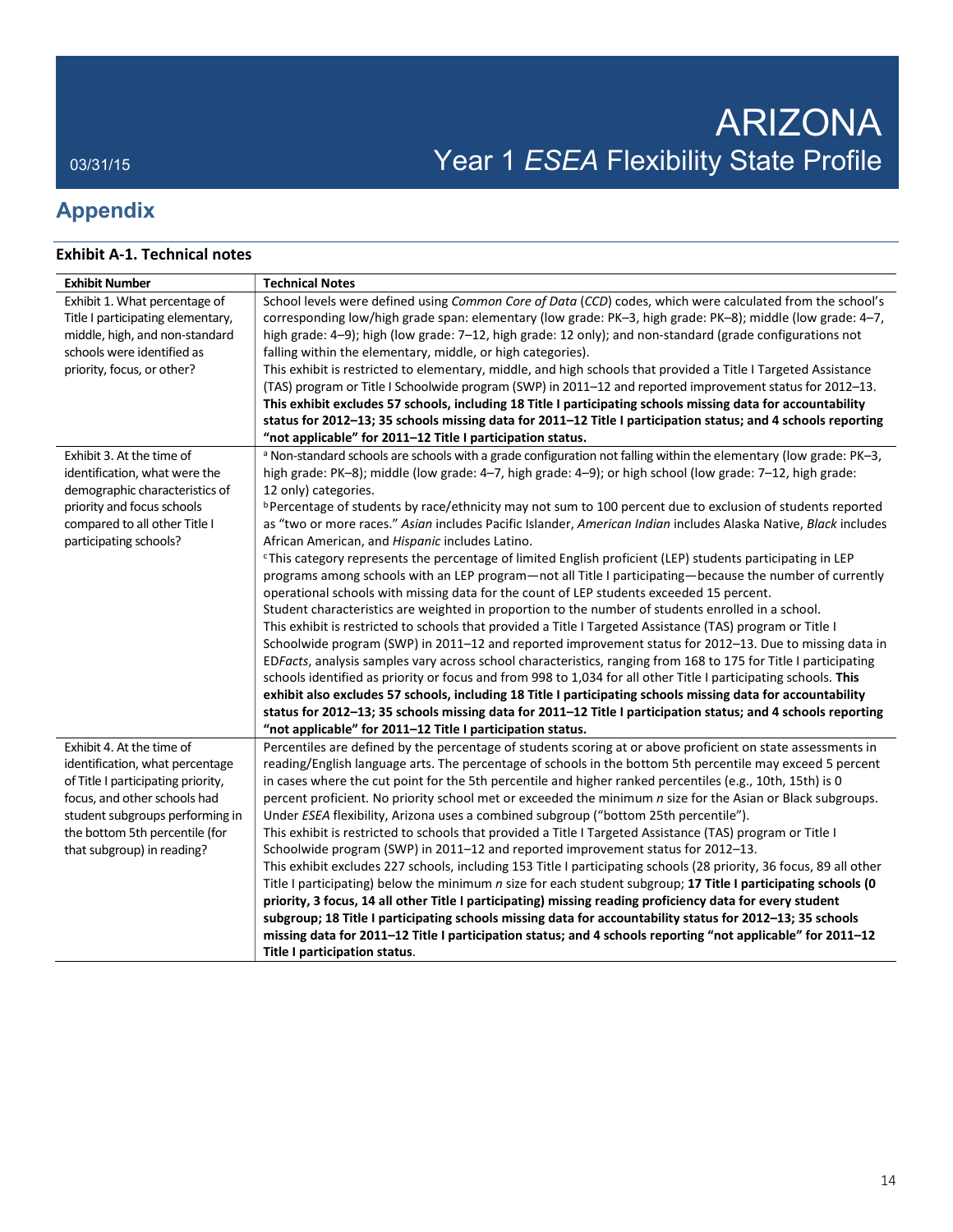# ARIZONA 03/31/15 03/31/15 ON DESEA Flexibility State Profile

| <b>Exhibit Number</b>              | <b>Technical Notes</b>                                                                                                |
|------------------------------------|-----------------------------------------------------------------------------------------------------------------------|
| Exhibit 5. At the time of          | Percentiles are defined by the percentage of students scoring at or above proficient on state assessments in          |
| identification, what percentage    | mathematics. The percentage of schools in the bottom 5th percentile may exceed 5 percent in cases where               |
| of Title I participating priority, | the cut point for the 5th percentile and higher ranked percentiles (e.g., 10th, 15th) is 0 percent proficient. No     |
| focus, and other schools had       | priority school met or exceeded the minimum n size for the Asian or Black subgroups.                                  |
| student subgroups performing in    | Under ESEA flexibility, Arizona uses a combined subgroup ("bottom 25th percentile").                                  |
| the bottom 5th percentile (for     | This exhibit is restricted to schools that provided a Title I Targeted Assistance (TAS) program or Title I            |
| that subgroup) in mathematics?     | Schoolwide program (SWP) in 2011–12 and reported improvement status for 2012–13.                                      |
|                                    | This exhibit excludes 232 schools, including 158 Title I participating schools (29 priority, 37 focus, 92 all other   |
|                                    | Title I participating) below the minimum n size for each student subgroup; 17 Title I participating schools (0        |
|                                    | priority, 3 focus, 14 all other Title I participating) missing mathematics proficiency data for every student         |
|                                    | subgroup; 18 Title I participating schools missing data for accountability status for 2012-13; 35 schools             |
|                                    | missing data for 2011-12 Title I participation status; and 4 schools reporting "not applicable" for 2011-12           |
|                                    | Title I participation status.                                                                                         |
| Exhibit 6. At the time of          | <sup>a</sup> Am In = American Indian                                                                                  |
| identification, what percentage    | $b$ Hisp = Hispanic                                                                                                   |
| of Title I participating priority, | $c$ SWD = Students with disabilities                                                                                  |
| focus, and other schools had       | $d$ LEP = Limited English proficient                                                                                  |
| student subgroup gaps that         | e Econ Disadv = Economically disadvantaged                                                                            |
| exceeded statewide subgroup        | No priority school met or exceeded the minimum n size for the subgroups included in the American Indian-              |
| gaps by one or more standard       | nonAmerican Indian, Black-nonBlack, or economically disadvantaged-noneconomically disadvantaged                       |
| deviations?                        | subgroup gap analysis.                                                                                                |
|                                    | Proficiency rates for the nonAmerican Indian, nonBlack, nonHispanic, noneconomically disadvantaged,                   |
|                                    | nonSWD, and nonLEP subgroups were calculated by subtracting the number of proficient students and the                 |
|                                    | number of students with valid scores for the American Indian, Black, Hispanic, economically disadvantaged,            |
|                                    | SWD, and LEP subgroups, respectively, from the number of proficient students and the number of students               |
|                                    | with valid scores for the "all students" group, and then dividing the resulting number of proficient students in      |
|                                    | the nonAmerican Indian, nonBlack, nonHispanic, noneconomically disadvantaged, nonSWD, or nonLEP                       |
|                                    | subgroup by the number of students with valid scores in the subgroup.                                                 |
|                                    | This exhibit is restricted to schools that provided a Title I Targeted Assistance (TAS) program or Title I            |
|                                    | Schoolwide program (SWP) in 2011–12 and reported improvement status for 2012–13. This exhibit excludes                |
|                                    | 449 schools, including 375 Title I participating schools (43 priority, 63 focus, 269 all other Title I participating) |
|                                    | below the minimum n size for each student subgroup; 17 Title I participating schools (0 priority, 3 focus, 14         |
|                                    | all other Title I participating) missing reading and mathematics proficiency data for every student subgroup          |
|                                    | gap included in the exhibit; 18 Title I participating schools missing data for accountability status for 2012-13;     |
|                                    | 35 schools missing data for 2011-12 Title I participation status; and 4 schools reporting "not applicable" for        |
|                                    | 2011-12 Title I participation status.                                                                                 |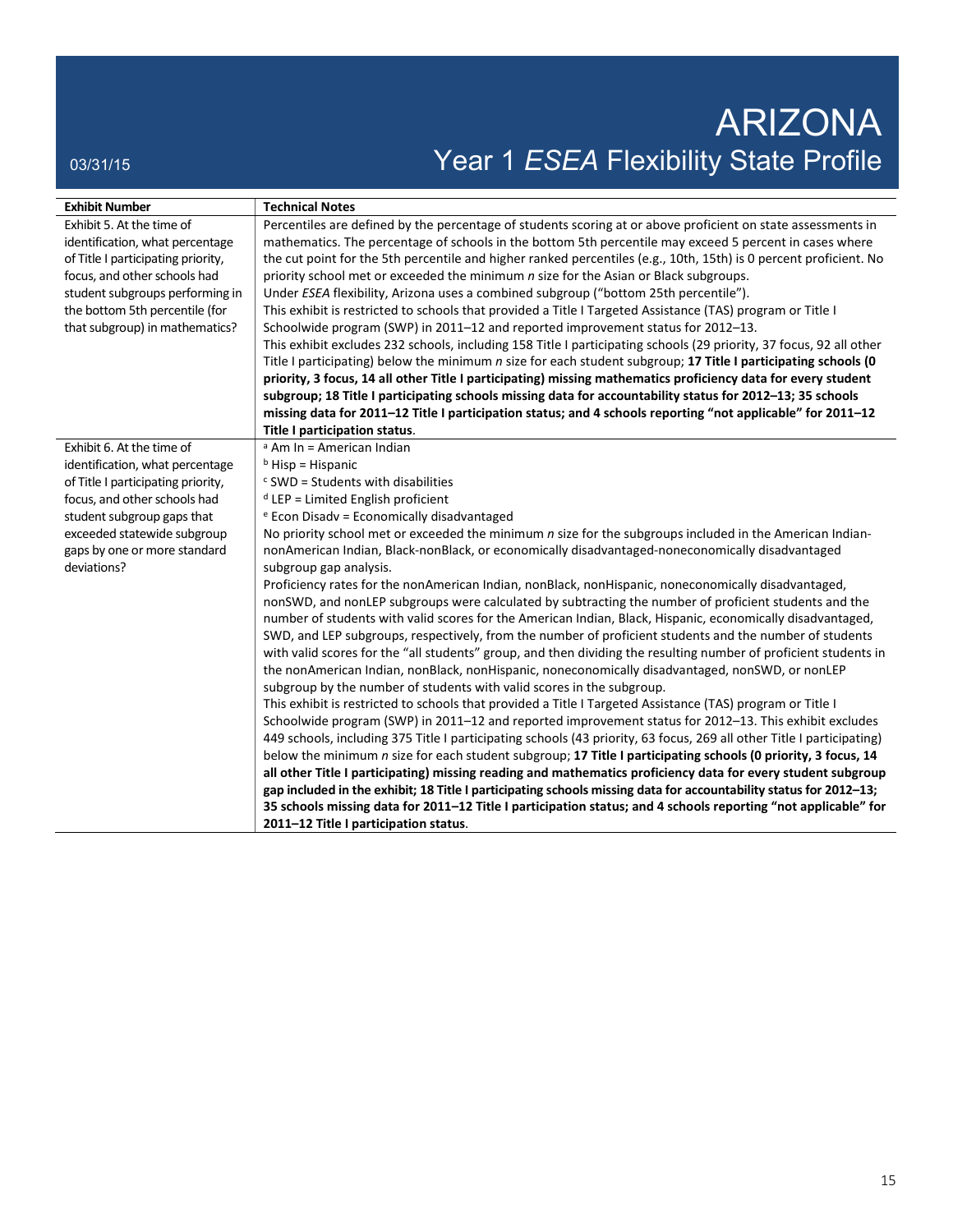# ARIZONA 03/31/15 03/31/15 Profile **Year 1** *ESEA* Flexibility State Profile

| Exhibit 7. At the time of<br>The regulatory four-year adjusted cohort graduation rate is the number of students who graduate in four<br>years with a regular high school diploma divided by the number of students who formed the cohort for that<br>identification, what percentage<br>graduating class. The four-year adjusted cohort rate also includes students who graduate in less than four<br>of Title I participating priority,<br>focus, and other high schools had<br>years. Under ESEA flexibility, states identified all Title I schools with graduation rates below 60 percent over a<br>graduation rates below 60<br>number of years.<br>percent?<br>No priority high school met the analysis threshold (i.e., 10 students in graduation cohort) for the Asian subgroup.<br>This exhibit includes 52 Title I participating high schools (0 priority, 3 focus, 49 all other Title I participating)<br>where 2008-09 grade 9 enrollment was 10 percent to 99 percent greater or less than the number of students<br>in the 2011-12 graduation cohort.<br>This exhibit is restricted to schools serving grade 12 that provided a Title I Targeted Assistance (TAS) program<br>or Title I Schoolwide program (SWP) in 2011-12 and reported improvement status for 2012-13. This exhibit<br>may include non-standard schools (i.e., schools with grade configurations not falling within the elementary,<br>middle, or high categories) serving grade 12. This exhibit excludes 78 high schools, including 26 Title I<br>participating high schools (6 priority, 3 focus, 17 all other Title I participating) below the minimum analysis<br>threshold (10 students in the graduation cohort) for each student subgroup; 14 Title I participating high<br>schools (0 priority, 2 focus, 12 all other Title I participating) missing graduation rate data for every student<br>subgroup; 5 Title I participating high schools missing data for accountability status for 2012-13; 29 high<br>schools missing data for 2011-12 Title I participation status; and 4 high schools reporting "not applicable"<br>for 2011-12 Title I participation status. | <b>Exhibit Number</b> | <b>Technical Notes</b> |
|----------------------------------------------------------------------------------------------------------------------------------------------------------------------------------------------------------------------------------------------------------------------------------------------------------------------------------------------------------------------------------------------------------------------------------------------------------------------------------------------------------------------------------------------------------------------------------------------------------------------------------------------------------------------------------------------------------------------------------------------------------------------------------------------------------------------------------------------------------------------------------------------------------------------------------------------------------------------------------------------------------------------------------------------------------------------------------------------------------------------------------------------------------------------------------------------------------------------------------------------------------------------------------------------------------------------------------------------------------------------------------------------------------------------------------------------------------------------------------------------------------------------------------------------------------------------------------------------------------------------------------------------------------------------------------------------------------------------------------------------------------------------------------------------------------------------------------------------------------------------------------------------------------------------------------------------------------------------------------------------------------------------------------------------------------------------------------------------------------------------------------------------------------------|-----------------------|------------------------|
|                                                                                                                                                                                                                                                                                                                                                                                                                                                                                                                                                                                                                                                                                                                                                                                                                                                                                                                                                                                                                                                                                                                                                                                                                                                                                                                                                                                                                                                                                                                                                                                                                                                                                                                                                                                                                                                                                                                                                                                                                                                                                                                                                                |                       |                        |
|                                                                                                                                                                                                                                                                                                                                                                                                                                                                                                                                                                                                                                                                                                                                                                                                                                                                                                                                                                                                                                                                                                                                                                                                                                                                                                                                                                                                                                                                                                                                                                                                                                                                                                                                                                                                                                                                                                                                                                                                                                                                                                                                                                |                       |                        |
|                                                                                                                                                                                                                                                                                                                                                                                                                                                                                                                                                                                                                                                                                                                                                                                                                                                                                                                                                                                                                                                                                                                                                                                                                                                                                                                                                                                                                                                                                                                                                                                                                                                                                                                                                                                                                                                                                                                                                                                                                                                                                                                                                                |                       |                        |
|                                                                                                                                                                                                                                                                                                                                                                                                                                                                                                                                                                                                                                                                                                                                                                                                                                                                                                                                                                                                                                                                                                                                                                                                                                                                                                                                                                                                                                                                                                                                                                                                                                                                                                                                                                                                                                                                                                                                                                                                                                                                                                                                                                |                       |                        |
|                                                                                                                                                                                                                                                                                                                                                                                                                                                                                                                                                                                                                                                                                                                                                                                                                                                                                                                                                                                                                                                                                                                                                                                                                                                                                                                                                                                                                                                                                                                                                                                                                                                                                                                                                                                                                                                                                                                                                                                                                                                                                                                                                                |                       |                        |
|                                                                                                                                                                                                                                                                                                                                                                                                                                                                                                                                                                                                                                                                                                                                                                                                                                                                                                                                                                                                                                                                                                                                                                                                                                                                                                                                                                                                                                                                                                                                                                                                                                                                                                                                                                                                                                                                                                                                                                                                                                                                                                                                                                |                       |                        |
|                                                                                                                                                                                                                                                                                                                                                                                                                                                                                                                                                                                                                                                                                                                                                                                                                                                                                                                                                                                                                                                                                                                                                                                                                                                                                                                                                                                                                                                                                                                                                                                                                                                                                                                                                                                                                                                                                                                                                                                                                                                                                                                                                                |                       |                        |
|                                                                                                                                                                                                                                                                                                                                                                                                                                                                                                                                                                                                                                                                                                                                                                                                                                                                                                                                                                                                                                                                                                                                                                                                                                                                                                                                                                                                                                                                                                                                                                                                                                                                                                                                                                                                                                                                                                                                                                                                                                                                                                                                                                |                       |                        |
|                                                                                                                                                                                                                                                                                                                                                                                                                                                                                                                                                                                                                                                                                                                                                                                                                                                                                                                                                                                                                                                                                                                                                                                                                                                                                                                                                                                                                                                                                                                                                                                                                                                                                                                                                                                                                                                                                                                                                                                                                                                                                                                                                                |                       |                        |
|                                                                                                                                                                                                                                                                                                                                                                                                                                                                                                                                                                                                                                                                                                                                                                                                                                                                                                                                                                                                                                                                                                                                                                                                                                                                                                                                                                                                                                                                                                                                                                                                                                                                                                                                                                                                                                                                                                                                                                                                                                                                                                                                                                |                       |                        |
|                                                                                                                                                                                                                                                                                                                                                                                                                                                                                                                                                                                                                                                                                                                                                                                                                                                                                                                                                                                                                                                                                                                                                                                                                                                                                                                                                                                                                                                                                                                                                                                                                                                                                                                                                                                                                                                                                                                                                                                                                                                                                                                                                                |                       |                        |
|                                                                                                                                                                                                                                                                                                                                                                                                                                                                                                                                                                                                                                                                                                                                                                                                                                                                                                                                                                                                                                                                                                                                                                                                                                                                                                                                                                                                                                                                                                                                                                                                                                                                                                                                                                                                                                                                                                                                                                                                                                                                                                                                                                |                       |                        |
|                                                                                                                                                                                                                                                                                                                                                                                                                                                                                                                                                                                                                                                                                                                                                                                                                                                                                                                                                                                                                                                                                                                                                                                                                                                                                                                                                                                                                                                                                                                                                                                                                                                                                                                                                                                                                                                                                                                                                                                                                                                                                                                                                                |                       |                        |
|                                                                                                                                                                                                                                                                                                                                                                                                                                                                                                                                                                                                                                                                                                                                                                                                                                                                                                                                                                                                                                                                                                                                                                                                                                                                                                                                                                                                                                                                                                                                                                                                                                                                                                                                                                                                                                                                                                                                                                                                                                                                                                                                                                |                       |                        |
|                                                                                                                                                                                                                                                                                                                                                                                                                                                                                                                                                                                                                                                                                                                                                                                                                                                                                                                                                                                                                                                                                                                                                                                                                                                                                                                                                                                                                                                                                                                                                                                                                                                                                                                                                                                                                                                                                                                                                                                                                                                                                                                                                                |                       |                        |
|                                                                                                                                                                                                                                                                                                                                                                                                                                                                                                                                                                                                                                                                                                                                                                                                                                                                                                                                                                                                                                                                                                                                                                                                                                                                                                                                                                                                                                                                                                                                                                                                                                                                                                                                                                                                                                                                                                                                                                                                                                                                                                                                                                |                       |                        |
|                                                                                                                                                                                                                                                                                                                                                                                                                                                                                                                                                                                                                                                                                                                                                                                                                                                                                                                                                                                                                                                                                                                                                                                                                                                                                                                                                                                                                                                                                                                                                                                                                                                                                                                                                                                                                                                                                                                                                                                                                                                                                                                                                                |                       |                        |
|                                                                                                                                                                                                                                                                                                                                                                                                                                                                                                                                                                                                                                                                                                                                                                                                                                                                                                                                                                                                                                                                                                                                                                                                                                                                                                                                                                                                                                                                                                                                                                                                                                                                                                                                                                                                                                                                                                                                                                                                                                                                                                                                                                |                       |                        |
| Exhibit 8. At the time of<br>a SWD = Students with disabilities                                                                                                                                                                                                                                                                                                                                                                                                                                                                                                                                                                                                                                                                                                                                                                                                                                                                                                                                                                                                                                                                                                                                                                                                                                                                                                                                                                                                                                                                                                                                                                                                                                                                                                                                                                                                                                                                                                                                                                                                                                                                                                |                       |                        |
| identification, what percentage<br>$b$ LEP = Limited English proficient                                                                                                                                                                                                                                                                                                                                                                                                                                                                                                                                                                                                                                                                                                                                                                                                                                                                                                                                                                                                                                                                                                                                                                                                                                                                                                                                                                                                                                                                                                                                                                                                                                                                                                                                                                                                                                                                                                                                                                                                                                                                                        |                       |                        |
| of Title I participating priority,<br>$c$ Econ Disadv = Economically disadvantaged                                                                                                                                                                                                                                                                                                                                                                                                                                                                                                                                                                                                                                                                                                                                                                                                                                                                                                                                                                                                                                                                                                                                                                                                                                                                                                                                                                                                                                                                                                                                                                                                                                                                                                                                                                                                                                                                                                                                                                                                                                                                             |                       |                        |
| focus, and other high schools<br>No priority high school met the analysis threshold (i.e., 10 students in graduation cohort) for the subgroups in                                                                                                                                                                                                                                                                                                                                                                                                                                                                                                                                                                                                                                                                                                                                                                                                                                                                                                                                                                                                                                                                                                                                                                                                                                                                                                                                                                                                                                                                                                                                                                                                                                                                                                                                                                                                                                                                                                                                                                                                              |                       |                        |
| had graduation rate subgroup<br>the American Indian-nonAmerican Indian subgroup gap analysis.                                                                                                                                                                                                                                                                                                                                                                                                                                                                                                                                                                                                                                                                                                                                                                                                                                                                                                                                                                                                                                                                                                                                                                                                                                                                                                                                                                                                                                                                                                                                                                                                                                                                                                                                                                                                                                                                                                                                                                                                                                                                  |                       |                        |
| This exhibit includes 52 Title I participating high schools (0 priority, 3 focus, 49 all other Title I participating)<br>gaps that exceeded statewide                                                                                                                                                                                                                                                                                                                                                                                                                                                                                                                                                                                                                                                                                                                                                                                                                                                                                                                                                                                                                                                                                                                                                                                                                                                                                                                                                                                                                                                                                                                                                                                                                                                                                                                                                                                                                                                                                                                                                                                                          |                       |                        |
| subgroup gaps by one or more<br>where 2008-09 grade 9 enrollment was 10 percent to 99 percent greater or less than the number of students                                                                                                                                                                                                                                                                                                                                                                                                                                                                                                                                                                                                                                                                                                                                                                                                                                                                                                                                                                                                                                                                                                                                                                                                                                                                                                                                                                                                                                                                                                                                                                                                                                                                                                                                                                                                                                                                                                                                                                                                                      |                       |                        |
| standard deviations?<br>in the 2011-12 graduation cohort.                                                                                                                                                                                                                                                                                                                                                                                                                                                                                                                                                                                                                                                                                                                                                                                                                                                                                                                                                                                                                                                                                                                                                                                                                                                                                                                                                                                                                                                                                                                                                                                                                                                                                                                                                                                                                                                                                                                                                                                                                                                                                                      |                       |                        |
| This exhibit is restricted to schools serving grade 12 that provided a Title I Targeted Assistance (TAS) program                                                                                                                                                                                                                                                                                                                                                                                                                                                                                                                                                                                                                                                                                                                                                                                                                                                                                                                                                                                                                                                                                                                                                                                                                                                                                                                                                                                                                                                                                                                                                                                                                                                                                                                                                                                                                                                                                                                                                                                                                                               |                       |                        |
| or Title I Schoolwide program (SWP) in 2011–12 and reported improvement status for 2012–13. This exhibit                                                                                                                                                                                                                                                                                                                                                                                                                                                                                                                                                                                                                                                                                                                                                                                                                                                                                                                                                                                                                                                                                                                                                                                                                                                                                                                                                                                                                                                                                                                                                                                                                                                                                                                                                                                                                                                                                                                                                                                                                                                       |                       |                        |
| may include non-standard schools (i.e., schools with grade configurations not falling within the elementary,                                                                                                                                                                                                                                                                                                                                                                                                                                                                                                                                                                                                                                                                                                                                                                                                                                                                                                                                                                                                                                                                                                                                                                                                                                                                                                                                                                                                                                                                                                                                                                                                                                                                                                                                                                                                                                                                                                                                                                                                                                                   |                       |                        |
| middle, or high categories) serving grade 12. This exhibit excludes 121 high schools, including 66 Title I                                                                                                                                                                                                                                                                                                                                                                                                                                                                                                                                                                                                                                                                                                                                                                                                                                                                                                                                                                                                                                                                                                                                                                                                                                                                                                                                                                                                                                                                                                                                                                                                                                                                                                                                                                                                                                                                                                                                                                                                                                                     |                       |                        |
| participating high schools (11 priority, 11 focus, 44 all other Title I participating) below the minimum analysis                                                                                                                                                                                                                                                                                                                                                                                                                                                                                                                                                                                                                                                                                                                                                                                                                                                                                                                                                                                                                                                                                                                                                                                                                                                                                                                                                                                                                                                                                                                                                                                                                                                                                                                                                                                                                                                                                                                                                                                                                                              |                       |                        |
| threshold (10 students in the graduation cohort) for each student subgroup; 17 Title I participating high                                                                                                                                                                                                                                                                                                                                                                                                                                                                                                                                                                                                                                                                                                                                                                                                                                                                                                                                                                                                                                                                                                                                                                                                                                                                                                                                                                                                                                                                                                                                                                                                                                                                                                                                                                                                                                                                                                                                                                                                                                                      |                       |                        |
| schools (1 priority, 2 focus, 14 all other Title I participating) missing graduation rate data for every student                                                                                                                                                                                                                                                                                                                                                                                                                                                                                                                                                                                                                                                                                                                                                                                                                                                                                                                                                                                                                                                                                                                                                                                                                                                                                                                                                                                                                                                                                                                                                                                                                                                                                                                                                                                                                                                                                                                                                                                                                                               |                       |                        |
| subgroup; 5 Title I participating high schools missing data for accountability status for 2012-13; 29 high                                                                                                                                                                                                                                                                                                                                                                                                                                                                                                                                                                                                                                                                                                                                                                                                                                                                                                                                                                                                                                                                                                                                                                                                                                                                                                                                                                                                                                                                                                                                                                                                                                                                                                                                                                                                                                                                                                                                                                                                                                                     |                       |                        |
| schools missing data for 2011-12 Title I participation status; and 4 high schools reporting "not applicable"                                                                                                                                                                                                                                                                                                                                                                                                                                                                                                                                                                                                                                                                                                                                                                                                                                                                                                                                                                                                                                                                                                                                                                                                                                                                                                                                                                                                                                                                                                                                                                                                                                                                                                                                                                                                                                                                                                                                                                                                                                                   |                       |                        |
| for 2011-12 Title I participation status.                                                                                                                                                                                                                                                                                                                                                                                                                                                                                                                                                                                                                                                                                                                                                                                                                                                                                                                                                                                                                                                                                                                                                                                                                                                                                                                                                                                                                                                                                                                                                                                                                                                                                                                                                                                                                                                                                                                                                                                                                                                                                                                      |                       |                        |
| Exhibit 9. At the time of<br>No priority school was reportedly accountable for the students with disabilities, Asian, or Black subgroups;                                                                                                                                                                                                                                                                                                                                                                                                                                                                                                                                                                                                                                                                                                                                                                                                                                                                                                                                                                                                                                                                                                                                                                                                                                                                                                                                                                                                                                                                                                                                                                                                                                                                                                                                                                                                                                                                                                                                                                                                                      |                       |                        |
| and no focus school was reportedly accountable for the Black subgroup.<br>identification, what percentage                                                                                                                                                                                                                                                                                                                                                                                                                                                                                                                                                                                                                                                                                                                                                                                                                                                                                                                                                                                                                                                                                                                                                                                                                                                                                                                                                                                                                                                                                                                                                                                                                                                                                                                                                                                                                                                                                                                                                                                                                                                      |                       |                        |
| Percentages greater than or equal to 99.5 percent are rounded to 100 percent.<br>of Title I participating priority,                                                                                                                                                                                                                                                                                                                                                                                                                                                                                                                                                                                                                                                                                                                                                                                                                                                                                                                                                                                                                                                                                                                                                                                                                                                                                                                                                                                                                                                                                                                                                                                                                                                                                                                                                                                                                                                                                                                                                                                                                                            |                       |                        |
| This exhibit is restricted to schools that provided a Title I Targeted Assistance (TAS) program or Title I<br>focus, and other schools had                                                                                                                                                                                                                                                                                                                                                                                                                                                                                                                                                                                                                                                                                                                                                                                                                                                                                                                                                                                                                                                                                                                                                                                                                                                                                                                                                                                                                                                                                                                                                                                                                                                                                                                                                                                                                                                                                                                                                                                                                     |                       |                        |
| met the state-defined annual<br>Schoolwide program (SWP) in 2011-12 and reported improvement status for 2012-13. This exhibit excludes                                                                                                                                                                                                                                                                                                                                                                                                                                                                                                                                                                                                                                                                                                                                                                                                                                                                                                                                                                                                                                                                                                                                                                                                                                                                                                                                                                                                                                                                                                                                                                                                                                                                                                                                                                                                                                                                                                                                                                                                                         |                       |                        |
| 273 schools, including 211 Title I participating schools (28 priority, 49 focus, 134 all other Title I participating)<br>measurable objective (AMO)<br>targets in reading?                                                                                                                                                                                                                                                                                                                                                                                                                                                                                                                                                                                                                                                                                                                                                                                                                                                                                                                                                                                                                                                                                                                                                                                                                                                                                                                                                                                                                                                                                                                                                                                                                                                                                                                                                                                                                                                                                                                                                                                     |                       |                        |
| reportedly not accountable for any reading AMO target; 5 Title I participating schools (0 priority, 0 focus, 5                                                                                                                                                                                                                                                                                                                                                                                                                                                                                                                                                                                                                                                                                                                                                                                                                                                                                                                                                                                                                                                                                                                                                                                                                                                                                                                                                                                                                                                                                                                                                                                                                                                                                                                                                                                                                                                                                                                                                                                                                                                 |                       |                        |
| all other Title I participating) missing data for all reading AMO targets; 18 Title I participating schools<br>missing data for accountability status for 2012-13; 35 schools missing data for 2011-12 Title I participation                                                                                                                                                                                                                                                                                                                                                                                                                                                                                                                                                                                                                                                                                                                                                                                                                                                                                                                                                                                                                                                                                                                                                                                                                                                                                                                                                                                                                                                                                                                                                                                                                                                                                                                                                                                                                                                                                                                                   |                       |                        |
| status; and 4 schools reporting "not applicable" for 2011-12 Title I participation status.                                                                                                                                                                                                                                                                                                                                                                                                                                                                                                                                                                                                                                                                                                                                                                                                                                                                                                                                                                                                                                                                                                                                                                                                                                                                                                                                                                                                                                                                                                                                                                                                                                                                                                                                                                                                                                                                                                                                                                                                                                                                     |                       |                        |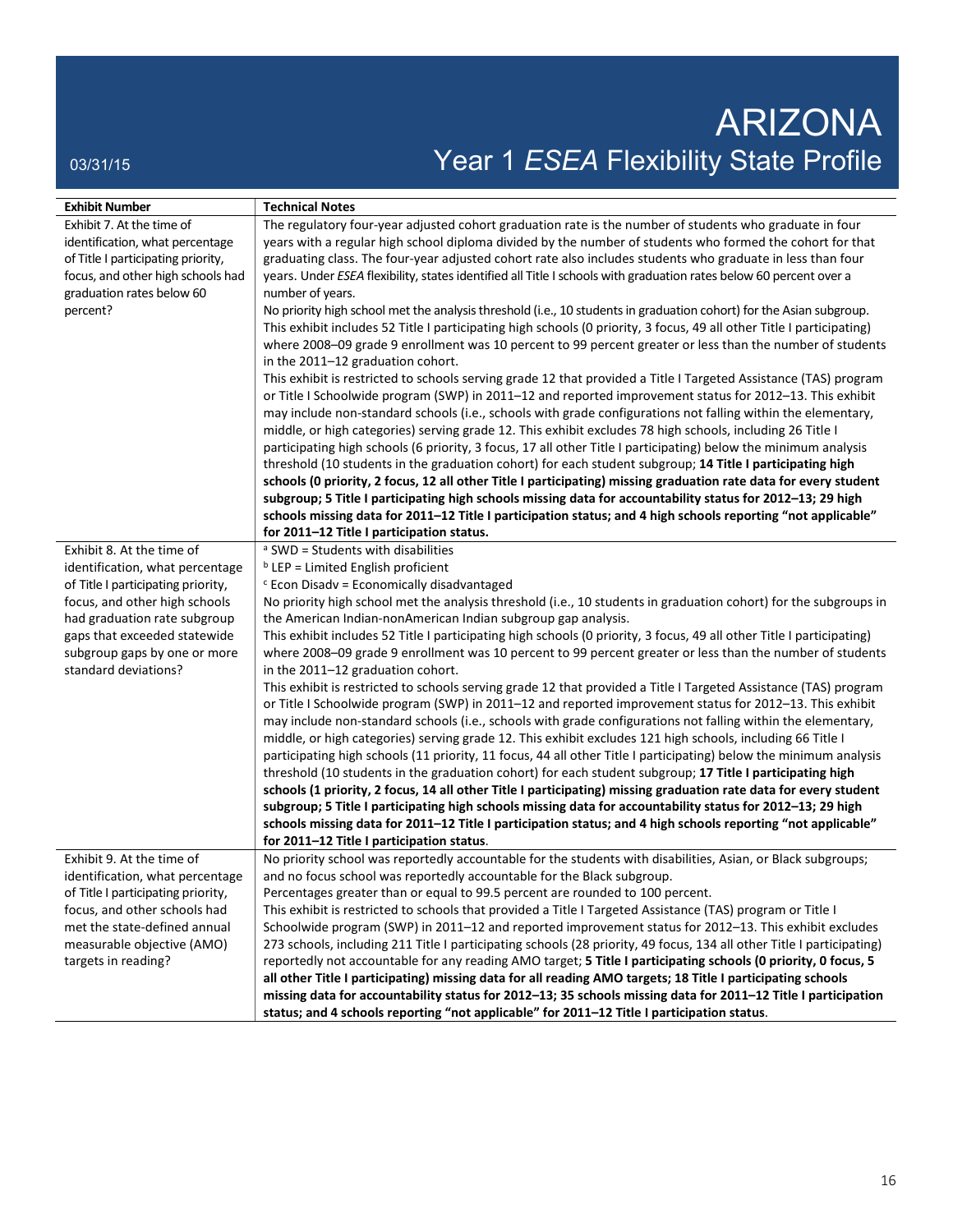# ARIZONA 03/31/15 03/31/15 Profile Profile Profile Profile Profile Profile Profile Profile Profile Profile Profile Profile

| <b>Exhibit Number</b>              | <b>Technical Notes</b>                                                                                                |
|------------------------------------|-----------------------------------------------------------------------------------------------------------------------|
| Exhibit 10. At the time of         | No priority school was reportedly accountable for the students with disabilities, Asian, or Black subgroups.          |
| identification, what percentage    | Percentages greater than or equal to 99.5 percent are rounded to 100 percent.                                         |
|                                    |                                                                                                                       |
| of Title I participating priority, | This exhibit is restricted to schools that provided a Title I Targeted Assistance (TAS) program or Title I            |
| focus, and other schools had       | Schoolwide program (SWP) in 2011–12 and reported improvement status for 2012–13. This exhibit excludes                |
| met the 95 percent                 | 62 schools, including 5 Title I participating schools (0 priority, 0 focus, 5 all other Title I participating)        |
| participation rate requirement     | missing data for all reading participation targets; 18 Title I participating schools missing data for                 |
| in reading?                        | accountability status for 2012-13; 35 schools missing data for 2011-12 Title I participation status; and 4            |
|                                    | schools reporting "not applicable" for 2011-12 Title I participation status.                                          |
| Exhibit 11. At the time of         | No priority school was reportedly accountable for the students with disabilities, Asian, or Black subgroups;          |
| identification, what percentage    | and no focus school was reportedly accountable for the Black subgroup.                                                |
| of Title I participating priority, | Percentages greater than or equal to 99.5 percent are rounded to 100 percent.                                         |
| focus, and other schools had       | This exhibit is restricted to schools that provided a Title I Targeted Assistance (TAS) program or Title I            |
| met the state-defined annual       | Schoolwide program (SWP) in 2011-12 and reported improvement status for 2012-13. This exhibit excludes                |
| measurable objective (AMO)         | 281 schools, including 219 Title I participating schools (30 priority, 49 focus, 140 all other Title I participating) |
| targets in mathematics?            | reportedly not accountable for any mathematics AMO target; 5 Title I participating schools (0 priority, 0             |
|                                    | focus, 5 all other Title I participating) missing data for all mathematics AMO targets; 18 Title I participating      |
|                                    | schools missing data for accountability status for 2012-13; 35 schools missing data for 2011-12 Title I               |
|                                    | participation status; and 4 schools reporting "not applicable" for 2011-12 Title I participation status.              |
| Exhibit 12. At the time of         | No priority school was reportedly accountable for the students with disabilities, Asian, or Black subgroups.          |
| identification, what percentage    | Percentages greater than or equal to 99.5 percent are rounded to 100 percent.                                         |
| of Title I participating priority, | This exhibit is restricted to schools that provided a Title I Targeted Assistance (TAS) program or Title I            |
| focus, and other schools had       | Schoolwide program (SWP) in 2011-12 and reported improvement status for 2012-13. This exhibit excludes                |
| met the 95 percent                 | 62 schools, including 5 Title I participating schools (0 priority, 0 focus, 5 all other Title I participating)        |
| participation rate requirement     | missing data for all mathematics participation targets; 18 Title I participating schools missing data for             |
| in mathematics?                    | accountability status for 2012-13; 35 schools missing data for 2011-12 Title I participation status; and 4            |
|                                    | schools reporting "not applicable" for 2011-12 Title I participation status.                                          |
| Exhibit 13. At the time of         | Percentages greater than or equal to 99.5 percent are rounded to 100 percent.                                         |
| identification, what percentage    | This exhibit is restricted to schools serving grade 12 that provided a Title I Targeted Assistance (TAS) program      |
| of Title I participating priority, | or Title I Schoolwide program (SWP) in 2011-12 and reported improvement status for 2012-13. This exhibit              |
| focus, and other high schools      | may include non-standard schools (i.e., schools with grade configurations not falling within the elementary,          |
| had met the state-defined four-    | middle, or high categories) serving grade 12. This exhibit excludes 163 high schools, including 125 Title I           |
| year adjusted cohort               | participating high schools (21 priority, 32 focus, 72 all other Title I participating) missing data for all           |
| graduation rate targets?           | graduation rate targets; 5 Title I participating high schools missing data for accountability status for 2012-13;     |
|                                    | 29 high schools missing data for 2011-12 Title I participation status; and 4 high schools reporting "not              |
|                                    | applicable" for 2011-12 Title I participation status.                                                                 |
|                                    |                                                                                                                       |